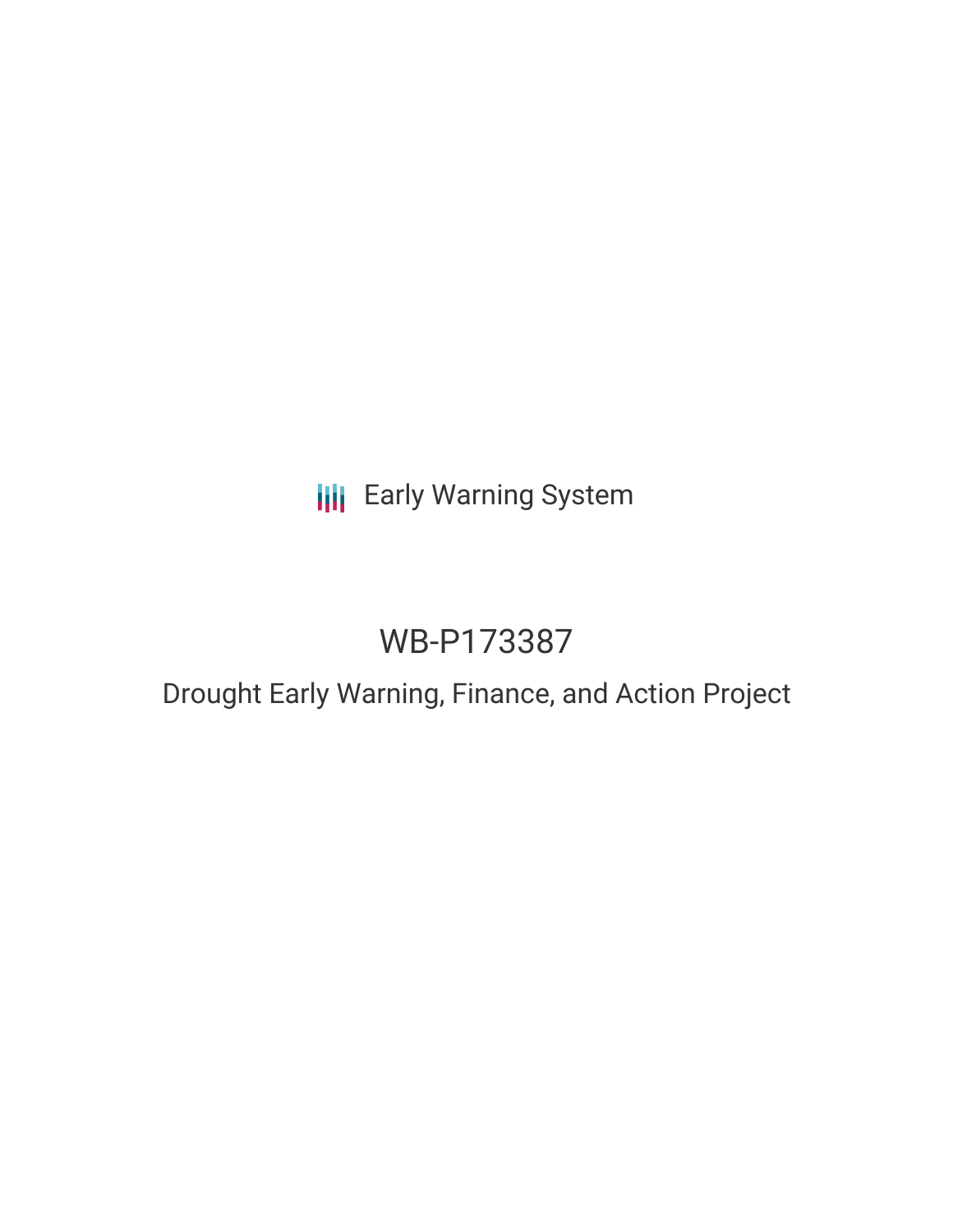

#### **Quick Facts**

| <b>Countries</b>               | Afghanistan                                                           |
|--------------------------------|-----------------------------------------------------------------------|
| <b>Financial Institutions</b>  | World Bank (WB)                                                       |
| <b>Status</b>                  | Proposed                                                              |
| <b>Bank Risk Rating</b>        | B                                                                     |
| <b>Voting Date</b>             | 2020-08-31                                                            |
| <b>Borrower</b>                | Government of Afghanistan                                             |
| <b>Sectors</b>                 | Agriculture and Forestry, Climate and Environment, Law and Government |
| <b>Investment Type(s)</b>      | Grant                                                                 |
| <b>Investment Amount (USD)</b> | \$150.00 million                                                      |
| <b>Project Cost (USD)</b>      | \$200.00 million                                                      |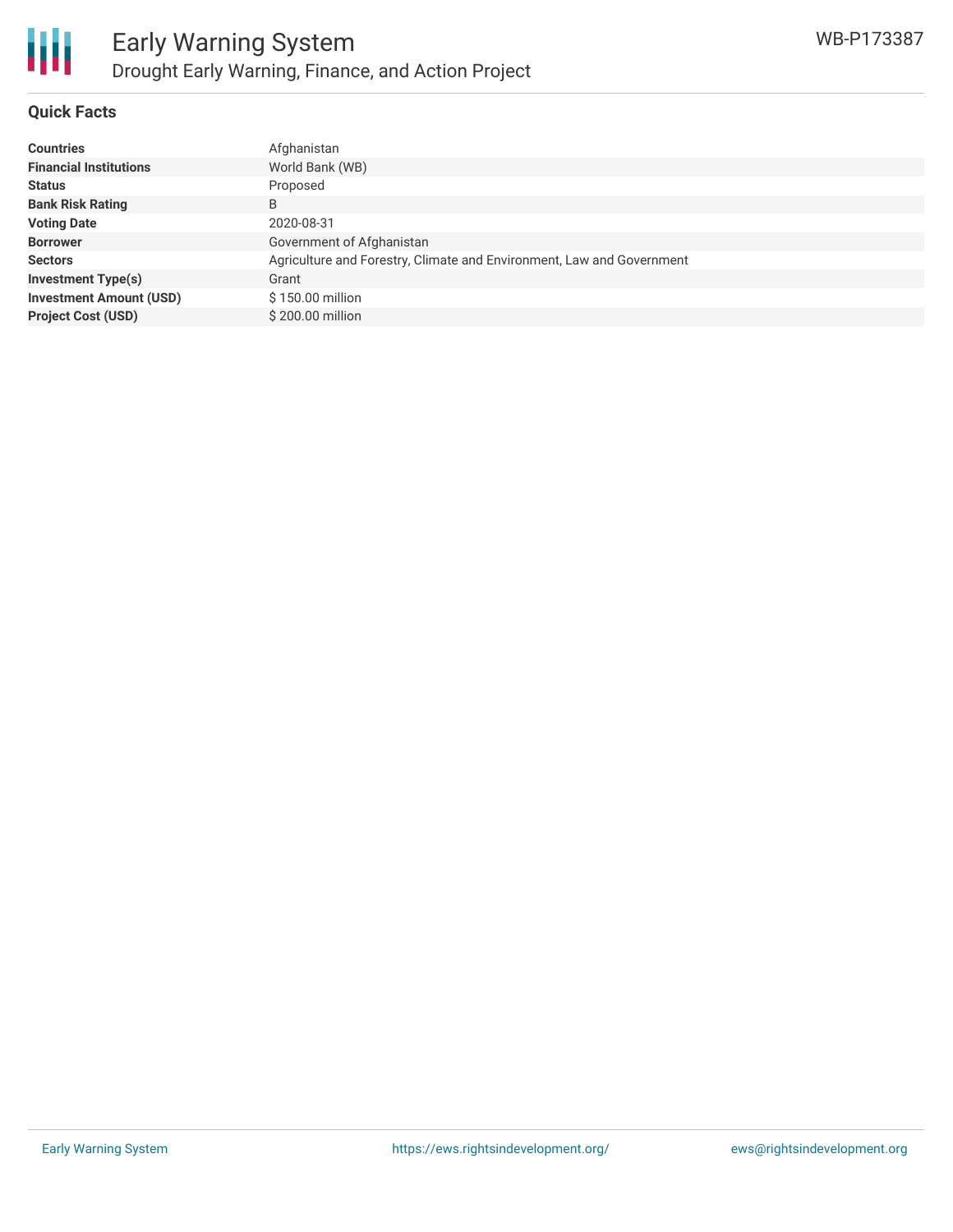

#### **Project Description**

According to the bank's documents, the proposed project aims to "increase the food andnutrition security of the most vulnerable households living in water-scarce, rural areas and enhance their near-term resilience to drought. The project will support the strengthening of the capacity of the Government of Afghanistan to improve early warning, preparedness, and drought risk mitigation by using weather information-based decision support for financing of relief, response and advance actions that help mitigate the impact of drought on farmers, pastoralists and vulnerable communities."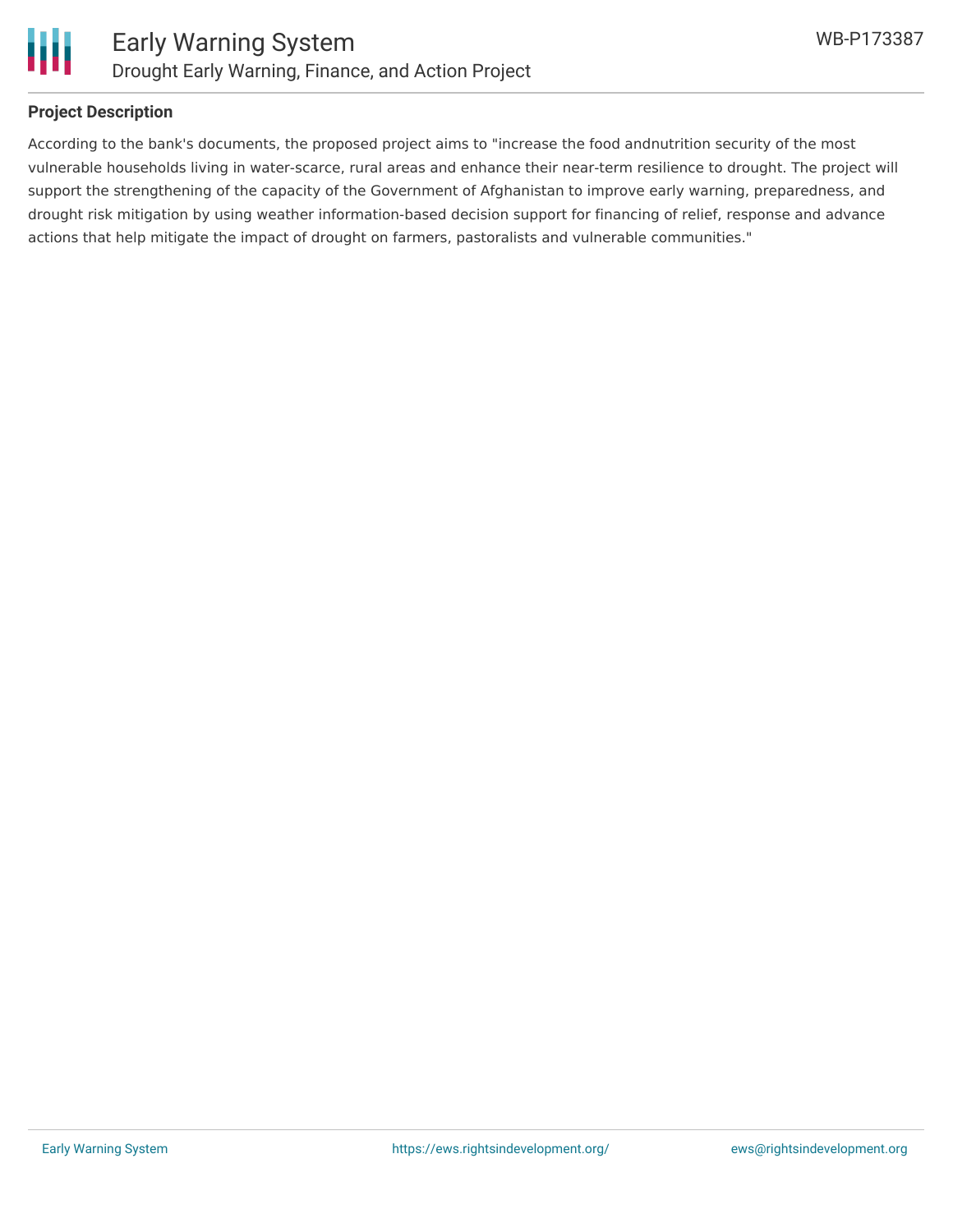

#### **Investment Description**

World Bank (WB)

Co-financing: Afghanistan Reconstruction Trust Fund US\$ 50 million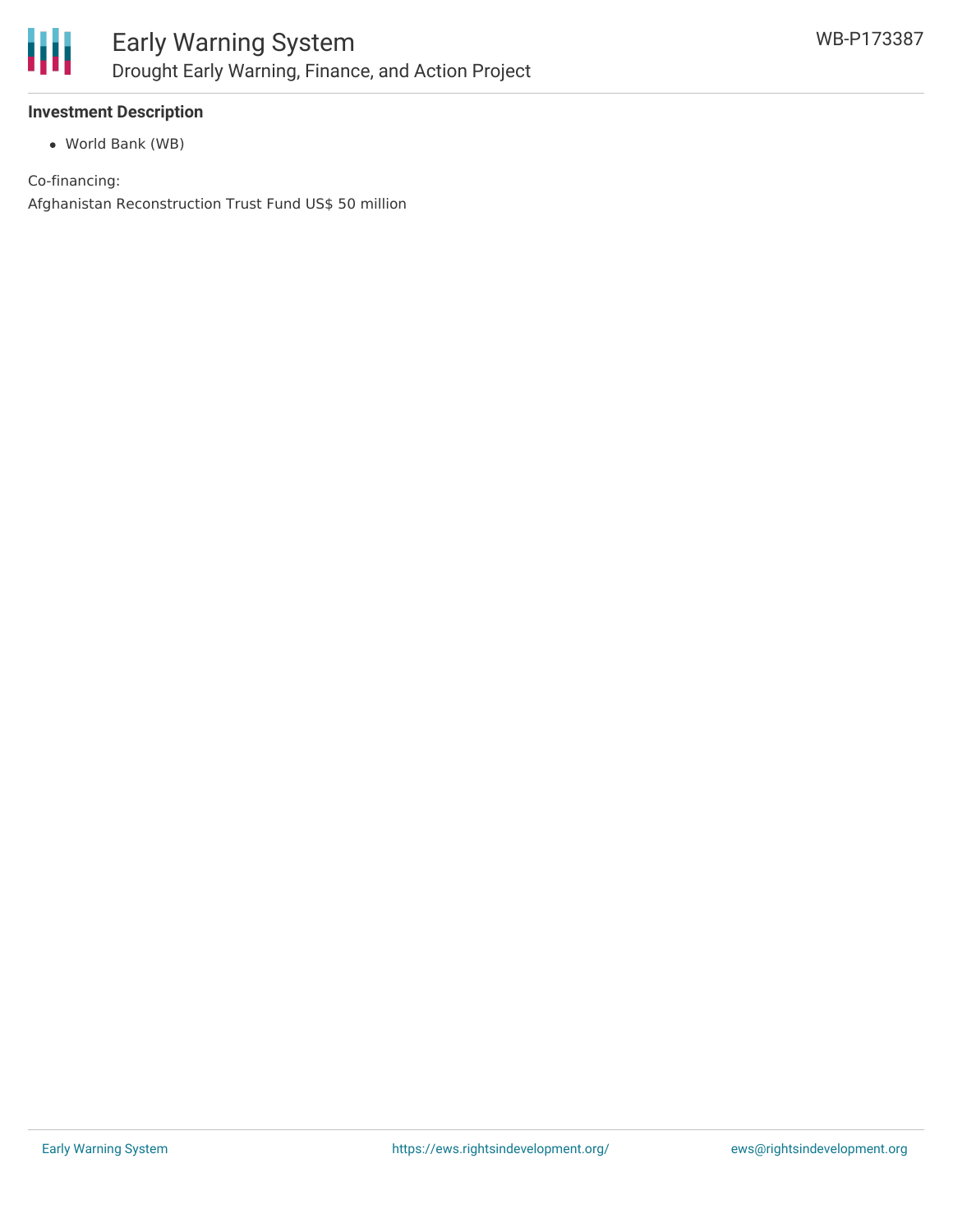

#### **Contact Information**

World Bank Endashaw Tadesse Gossa, Arati Belle, Samantha Jane Cook Sr Social Protection Specialist

Borrower/Client/Recipient Islamic Republic of Afghanistan

Implementing Agencies Ministry of Finance Mohammad Humayon Qayoumi Minister of Finance tamas@mof.gov.af

ACCOUNTABILITY MECHANISM OF WORLD BANK

The World Bank Inspection Panel is the independent complaint mechanism and fact-finding body for people who believe they are likely to be, or have been, adversely affected by a World Bank-financed project. If you submit a complaint to the Inspection Panel, they may investigate to assess whether the World Bank is following its own policies and procedures for preventing harm to people or the environment. You can contact the Inspection Panel or submit a complaint by emailing ipanel@worldbank.org. You can learn more about the Inspection Panel and how to file a complaint at: https://www.inspectionpanel.org.